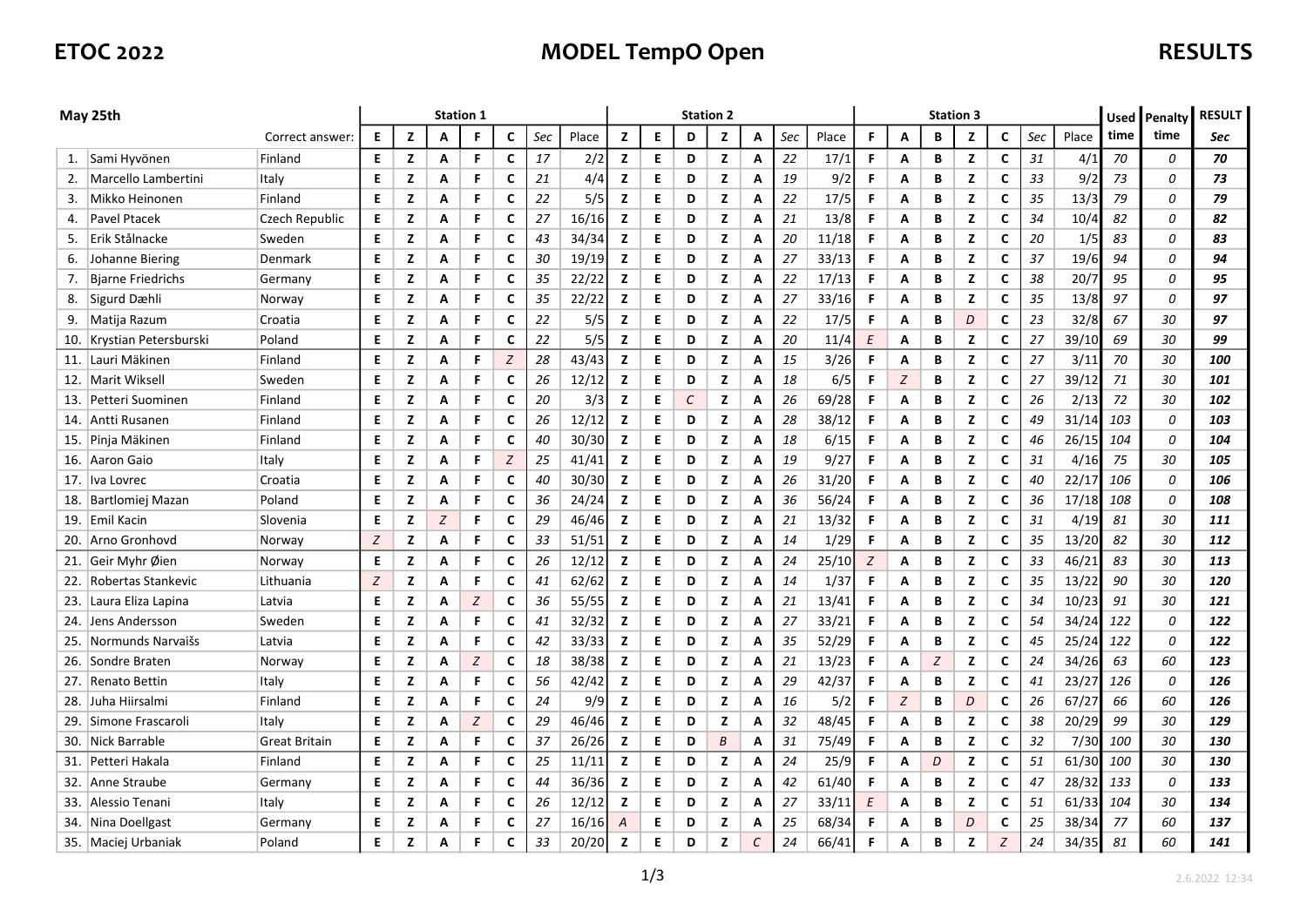# ETOC 2022 **MODEL TempO Open** RESULTS

| May 25th |                                |                      | <b>Station 1</b> |          |                  |   |   |     |       |   | <b>Station 2</b> |   |   |   |     |       |    |                   | <b>Station 3</b> |                |                  | Used | Penalty | <b>RESULT</b> |      |     |
|----------|--------------------------------|----------------------|------------------|----------|------------------|---|---|-----|-------|---|------------------|---|---|---|-----|-------|----|-------------------|------------------|----------------|------------------|------|---------|---------------|------|-----|
|          |                                | Correct answer:      | Е                | z        | A                | F | C | Sec | Place | z | Е                | D | z | А | Sec | Place | F  | A                 | В                | z              | C                | Sec  | Place   | time          | time | Sec |
|          | 36. Ralph Körner               | Germany              | Е                | z        | Α                | F | Z | 32  | 48/48 | z | E.               | D | z | А | 25  | 27/41 | F. | Α                 | В                | D              | C                | 27   | 39/36   | 84            | 60   | 144 |
|          | 37. Iain Phillips              | Great Britain        | Z                | z        | Α                | F | C | 39  | 59/59 | z | Е                | D | z | А | 28  | 38/48 | F. | Α                 | В                | z              | C                | 48   | 30/37   | 115           | 30   | 145 |
|          | 38. Ján Furucz                 | Slovakia             | Z                | z        | А                | F | C | 33  | 51/51 | z | E.               | D | z | А | 18  | 6/33  | F. | Z                 | В                | z              | C                | 43   | 57/38   | 94            | 60   | 154 |
| 39.      | Pavel Kurfürst                 | Czech Republic       | E.               | z        | Z                | Z | C | 36  | 75/75 | z | Е                | D | z | А | 26  | 31/63 | F. | Α                 | В                | z              | С                | 34   | 10/39   | 96            | 60   | 156 |
| 40.      | Tomislav Varnica               | Croatia              | Е                | z        | А                | F | C | 44  | 36/36 | z | Е                | D | z | А | 38  | 57/34 | F. | A                 | В                | z              | Z                | 45   | 60/40   | 127           | 30   | 157 |
| 41.      | Janis Rukšans                  | Latvia               | E                | z        | A                | Z | C | 37  | 56/56 | z | E                | D | z | А | 27  | 33/46 | F. | A                 | D                | z              | C                | 35   | 49/41   | 99            | 60   | 159 |
| 42.      | Ilze Lapina                    | Latvia               | Е                | z        | А                | Z | Z | 42  | 78/78 | z | E.               | D | z | А | 25  | 27/64 | F. | Α                 | В                | z              | С                | 36   | 17/42   | 103           | 60   | 163 |
| 43.      | Gintaras Mikolavicius          | Lithuania            | Е                | z        | Z                | F | C | 33  | 51/51 | z | E.               | Z | z | А | 24  | 66/60 | F. | A                 | В                | z              | C                | 47   | 28/43   | 104           | 60   | 164 |
| 44.      | Jorge CaracaValente Barrera    | Spain                | Е                | z        | А                | F | C | 23  | 8/8   | z | Е                | D | z | А | 39  | 58/16 | F. | Α                 | Z                | z              | Z                | 44   | 78/44   | 106           | 60   | 166 |
| 45.      | Joanna Puternicka              | Poland               | Z                | z        | B                | F | C | 24  | 67/67 | z | E                | D | z | А | 22  | 17/56 | F. | A                 | В                | D              | C                | 30   | 43/44   | 76            | 90   | 166 |
| 46.      | Dušan Furucz                   | Slovakia             | Е                | z        | Α                | F | C | 16  | 1/1   | A | $\boldsymbol{Z}$ | D | z | А | 25  | 86/51 | F. | Α                 | В                | z              | Z                | 37   | 51/46   | 78            | 90   | 168 |
| 47.      | <b>Tobias Biering</b>          | Denmark              | E                | z        | А                | F | C | 29  | 18/18 | z | E                | D | z | С | 26  | 69/37 | F. | A                 | D                | z              | Z                | 26   | 67/47   | 81            | 90   | 171 |
| 48.      | <b>Guntars Mankus</b>          | Latvia               | Е                | z        | Z                | Z | C | 26  | 69/69 | z | E.               | D | z | А | 28  | 38/59 | F. | А                 | D                | z              | C                | 30   | 43/48   | 84            | 90   | 174 |
| 49.      | Sebastiano Lambertini          | Italy                | E                | z        | А                | F | C | 39  | 29/29 | z | E                | D | z | А | 25  | 27/19 | E  | Z                 | В                | z              | C                | 54   | 84/49   | 118           | 60   | 178 |
| 50.      | Jacek Wieszaczewski            | Poland               | Е                | z        | Α                | F | C | 37  | 26/26 | z | E.               | D | z | А | 31  | 46/21 | F. | Α                 | D                | E              | С                | 52   | 81/50   | 120           | 60   | 180 |
| 51.      | Klemen Kenda                   | Slovenia             | E                | z        | Z                | Z | C | 35  | 73/73 | z | Е                | D | z | А | 33  | 50/65 | F. | A                 | В                | z              | C                | 53   | 32/51   | 121           | 60   | 181 |
| 52.      | Tom Dobra                      | Great Britain        | Е                | z        | А                | F | C | 34  | 21/21 | A | E                | D | z | А | 37  | 77/51 | F. | Z                 | В                | z              | C                | 51   | 61/52   | 122           | 60   | 182 |
| 53.      | Martin Fredholm                | Sweden               | E                | z        | А                | D | C | 46  | 64/64 | z | E                | D | z | А | 45  | 64/61 | F. | А                 | D                | z              | C                | 31   | 45/52   | 122           | 60   | 182 |
| 54.      | <b>Aurimas Murenas</b>         | Lithuania            | E                | z        | А                | F | C | 51  | 39/39 | z | E                | D | z | А | 28  | 38/31 | F. | Α                 | В                | D              | Z                | 43   | 77/52   | 122           | 60   | 182 |
|          | 55. Davide Martignago          | Italy                | C                | z        | А                | F | С | 35  | 54/54 | z | E                | D | z | А | 23  | 24/44 | Z  | Α                 | D                | z              | C                | 36   | 71/55   | 94            | 90   | 184 |
|          | 56.   Martin Aarholt Waaler    | Norway               | Е                | z        | А                | Ζ | c | 28  | 43/43 | z | D                | В | z | А | 17  | 83/68 | F. | А                 | В                | D              | C                | 24   | 34/56   | 69            | 120  | 189 |
|          | 57. Koji Chino                 | Japan                | Z                | z        | А                | D | C | 47  | 80/80 | z | E                | D | z | А | 25  | 27/67 | F. | Z                 | В                | z              | C                | 29   | 42/57   | 101           | 90   | 191 |
| 58.      | Aleksandra Mazan               | Poland               | Е                | z        | $\boldsymbol{Z}$ | D | c | 30  | 70/70 | z | E.               | D | z | А | 22  | 17/57 | F  | А                 | В                | D              | $\boldsymbol{Z}$ | 21   | 61/58   | -73           | 120  | 193 |
| 59.      | William Rex                    | Sweden               | E                | z        | А                | F | C | 43  | 34/34 | z | E                | D | z | А | 40  | 59/36 | F. | Α                 | Z                | D              | C                | 52   | 81/59   | 135           | 60   | 195 |
|          | 60. Mykola Opanasenko          | Ukraine              | $\cal C$         | z        | А                | D | c | 56  | 85/85 | z | E                | D | z | А | 34  | 51/77 | F  | Α                 | В                | z              | $\mathsf{C}$     | 46   | 26/60   | 136           | 60   | 196 |
| 61.      | <b>Charles Bromley Gardner</b> | <b>Great Britain</b> | Ζ                | z        | В                | Z | C | 31  | 89/89 | z | E.               | D | z | А | 35  | 52/79 | F. | Α                 | В                | z              | C                | 42   | 24/61   | 108           | 90   | 198 |
| 62.      | Alex Tello Lacal               | Spain                | Е                | $\cal C$ | B                | F | C | 24  | 67/67 | A | E.               | D | z | А | 22  | 65/69 | F. | Α                 | D                | z              | C                | 33   | 46/62   | 79            | 120  | 199 |
| 63.      | Ian Ditchfield                 | <b>Great Britain</b> | D                | z        | А                | F | C | 40  | 61/61 | z | E.               | D | z | А | 29  | 42/50 | F. | Z                 | В                | z              | Z                | 41   | 76/63   | 110           | 90   | 200 |
| 64.      | Remo Madella                   | Italy                | Z                | z        | А                | F | C | 41  | 62/62 | z | E                | D | z | А | 30  | 45/51 | Z  | $\mathcal{C}_{0}$ | В                | z              | C                | 39   | 72/63   | 110           | 90   | 200 |
|          | 65.   Maria Krog Schulz        | Denmark              | E                | z        | А                | Z | C | 32  | 48/48 | z | F                | D | z | А | 29  | 73/61 | E  | Α                 | В                | z              | C                | 52   | 65/65   | 113           | 90   | 203 |
| 66.      | Enrique Rolland Lopez de Coca  | Spain                | F                | z        | А                | F | D | 33  | 71/71 | z | E                | D | z | А | 43  | 62/69 | F  | А                 | В                | D              | C                | 43   | 57/66   | 119           | 90   | 209 |
|          | 67. Tatsuyoshi Koizumi         | Japan                | Е                | z        | А                | F | C | 37  | 26/26 | z | E.               | D | z | А | 35  | 52/24 | Z  | А                 | D                | z              | Z                | 49   | 91/67   | 121           | 90   | 211 |
| 68.      | Erik Lundkvist                 | Sweden               | E                | z        | Α                | F | Z | 52  | 66/66 | z | E                | D | z | А | 22  | 17/55 | F  | $\boldsymbol{Z}$  | D                | z              | C                | 47   | 79/67   | 121           | 90   | 211 |
| 69.      | Lennart Wahlgren               | Sweden               | Е                | z        | А                | F | C | 24  | 9/9   | A | Е                | D | z | C | 28  | 87/57 | E  | Α                 | Z                | z              | C                | 39   | 72/67   | 91            | 120  | 211 |
|          | 70. Krešo Keresteš             | Slovenia             | E                | z        | Α                | Z | C | 28  | 43/43 | Α | E                | D | z | С | 28  | 87/75 | F  | А                 | В                | $\overline{D}$ | C                | 39   | 53/70   | 95            | 120  | 215 |